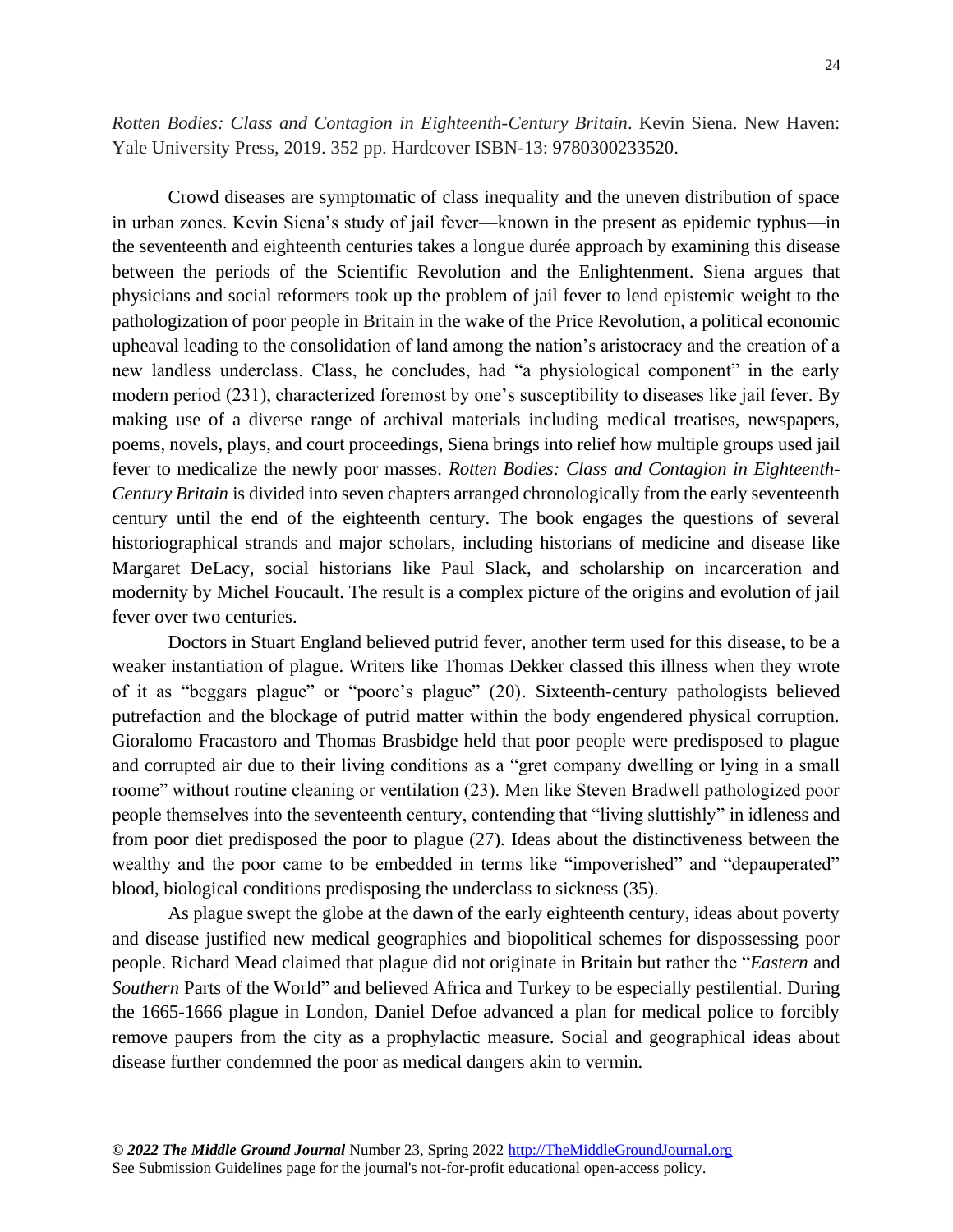Prisons in particular concentrated masses of diseased people and the concomitant risks their bodies posed to the nation. Siena shows how popular concerns over prison health stemmed from the anxieties of propertied debtors who feared being housed with plebeian inmates. Alarm over contagion and class-mixing appeared in bridewells, or houses of correction, to lockups like the Poultry Compters and larger prisons like the Savoy Prison, a military prison. Propertied debtors in these institutions complained about being lumped in with "Murderers, Felons and Cutpurses," and denied servants while incarcerated (80). Siena reads the petitions of numerous prisoners who railed against the "utterly Choackt up & Poysonned" state of Britain's unhealthy prisons as evidence of bottom-up experiences of crowd diseases (84). While discussing James Oglethorpe's investigation of the Fleet, Marshalsea, and King's Bench prisons, Siena puts forth that some prison wardens consciously used the threat of contagious disease as a means to intimidate and extort imprisoned debtors to pay for safer housing rather than face being assigned to the jail's "Common Side" (87). Oglethorpe added that some prison keepers used corpses to scare inmates into submission, leaving dead bodies in cells with prisoners for days at a time.

After a number of deaths caused by malignant fever during court proceedings in the Old Bailey courtroom in April 1750, shocked Londoners, reports of jail fever filled the pages of the city's newspapers. Londoners connected these events to past epidemics in England's jails, notably the 1577 Black Assizes at Oxford and the 1586 Exeter Assizes. In the aftermath of the Old Bailey incidents, John Pringle and other physicians––including James Lind, Robert Robertson, and Daniel Peter Layard––systematically investigated jail fever as a disease originating from confined and unventilated spaces, including prisons, hospitals, and ships. On the timing of the start of what he terms the Jail Fever Panic, a period spanning between 1760 and 1799, Siena proposes that much of the prison population in this era resulted from the demobilization of the military after the War of the Austrian Succession.

Jail fever shaped prison reform in the second half of the eighteenth century as administrators sought to regulate the hygiene of the incarcerated and prison architecture itself to reduce the threat posed by epidemic disease. Stephen Hales designed and installed ventilators in jails like Newgate to circulate toxic air out of the prison. Prisoner testimony from the period attests to the widespread fear that time spent in prisons and hulks––floating prison ships anchored in rivers like the Thames––would leave those incarcerated either disabled or dead from epidemic disease.

Siena dedicates a chapter to the prison reformer John Howard to gauge the emotional responses his actions solicited from the British public. Howard's bravery exemplified in his firsthand investigations of prisons led to his canonization as a "national saint" (160). In the wake of his martyrdom for public health, writers lionized Howard's crusade against jail fever as a sacrifice to the nation (162). A final chapter considers typhus beyond the confines of prisons, as the disease cropped up in slums throughout the United Kingdom. In these final two chapters, Siena stresses how "little had changed" since Bradwell's ideas about "depauperated" blood in 1625 until Howard's death in Russia in 1790. Britons held the poor to be essentially predisposed to diseases like plague and jail fever, and even redesigned the architecture of charitable institutions like the